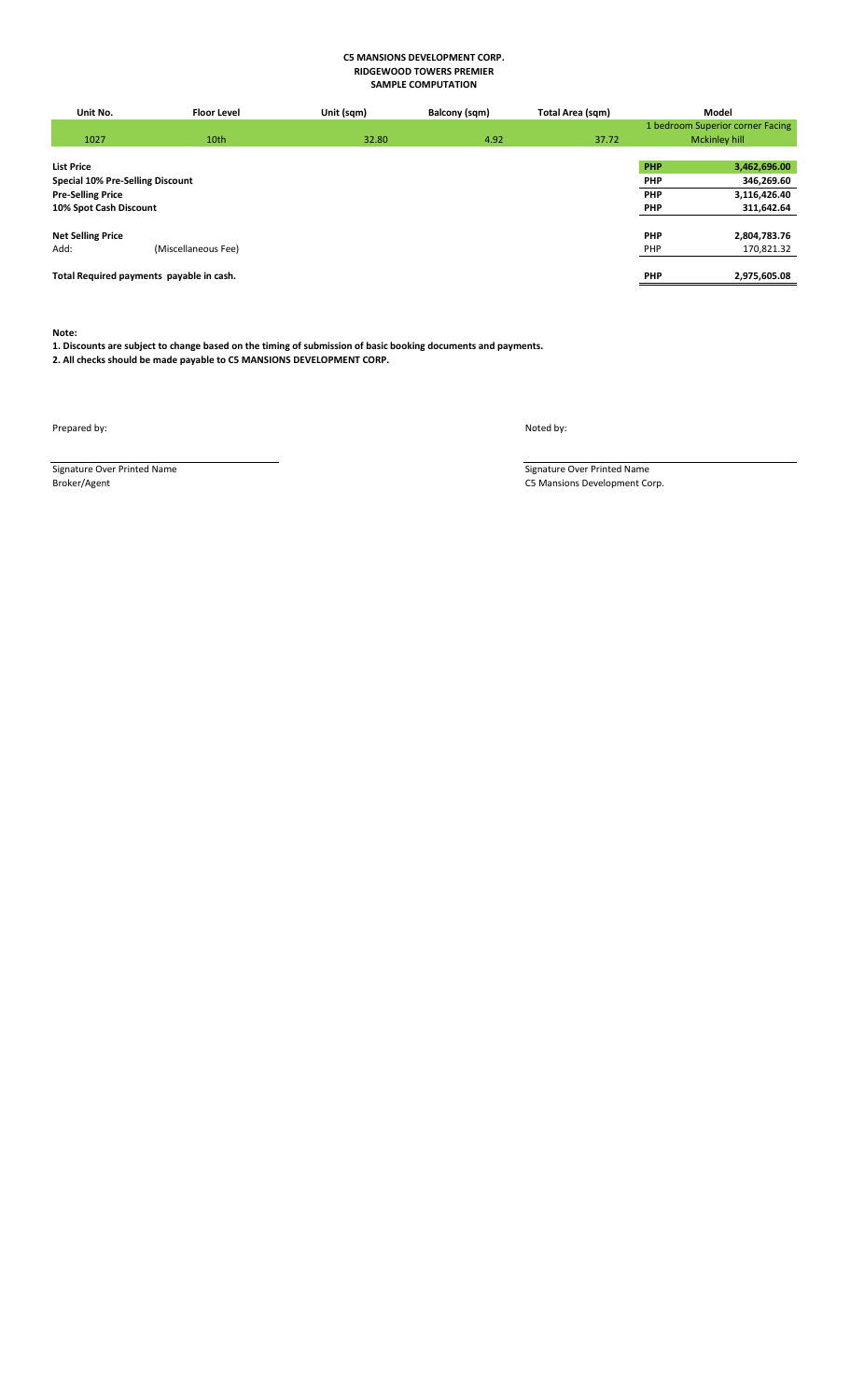|                                                              |                                                     |                 | SAMPLE COMPUTATION     |                          |                   |                              |
|--------------------------------------------------------------|-----------------------------------------------------|-----------------|------------------------|--------------------------|-------------------|------------------------------|
| Unit No.                                                     | <b>Floor Level</b>                                  | Unit (sqm)      | <b>Balcony (sqm)</b>   | Total Area (sqm)         |                   | Model                        |
|                                                              |                                                     |                 |                        |                          |                   | 1 bedroom Superior           |
| 1027                                                         | 10th                                                | 32.80           | 4.92                   | 37.72                    |                   | corner Facing Mckinley       |
|                                                              |                                                     |                 |                        |                          |                   |                              |
| <b>List Price</b>                                            |                                                     |                 |                        |                          | PHP<br>PHP        | 3,462,696.00<br>346,269.60   |
| Special 10% Pre-Selling Discount<br><b>Net Selling Price</b> |                                                     |                 |                        |                          | PHP               | 3,116,426.40                 |
|                                                              |                                                     |                 |                        |                          |                   |                              |
| <b>DOWNPAYMENT</b>                                           |                                                     |                 |                        |                          |                   |                              |
|                                                              | (25% of Net Selling Price)                          |                 |                        |                          | PHP               | 779,106.60                   |
| Less:                                                        | <b>Reservation Fee</b>                              |                 |                        |                          | PHP               | 25,000.00                    |
|                                                              |                                                     |                 |                        |                          |                   |                              |
| TOTAL REQUIRED DOWNPAYMENT                                   |                                                     |                 |                        |                          | PHP               | 754,106.60                   |
| Add:                                                         | (Miscellaneous Fee)                                 |                 |                        |                          | PHP               | 170,821.32                   |
|                                                              | Total DP and Miscellaneous Fee payable in 48 months |                 |                        |                          | PHP               | 924,927.92                   |
|                                                              |                                                     |                 |                        |                          |                   |                              |
| 48                                                           | <b>Month Schedule</b>                               | <b>Due Date</b> | <b>Monthly Payment</b> | <b>Miscellaneous Fee</b> |                   | <b>Total Monthly Payment</b> |
|                                                              |                                                     |                 |                        |                          |                   |                              |
| 1 DP                                                         |                                                     |                 | 15,710.55              | 3,558.78                 | PHP               | 19,269.33                    |
| 2 DP                                                         |                                                     |                 | 15,710.55              | 3,558.78                 | PHP               | 19,269.33                    |
| 3 DP                                                         |                                                     |                 | 15,710.55              | 3,558.78                 | PHP               | 19,269.33                    |
| 4 DP                                                         |                                                     |                 | 15,710.55              | 3,558.78                 | PHP               | 19,269.33                    |
| 5 DP                                                         |                                                     |                 | 15,710.55              | 3,558.78                 | PHP               | 19,269.33                    |
| 6 DP                                                         |                                                     |                 | 15,710.55              | 3,558.78                 | PHP               | 19,269.33                    |
| 7 DP<br>8 DP                                                 |                                                     |                 | 15,710.55              | 3,558.78                 | PHP<br>PHP        | 19,269.33                    |
| 9 DP                                                         |                                                     |                 | 15,710.55<br>15,710.55 | 3,558.78<br>3,558.78     | PHP               | 19,269.33<br>19,269.33       |
| 10 DP                                                        |                                                     |                 | 15,710.55              | 3,558.78                 | PHP               | 19,269.33                    |
| 11 DP                                                        |                                                     |                 | 15,710.55              | 3,558.78                 | PHP               | 19,269.33                    |
| 12 DP                                                        |                                                     |                 | 15,710.55              | 3,558.78                 | PHP               | 19,269.33                    |
| 13 DP                                                        |                                                     |                 | 15,710.55              | 3,558.78                 | PHP               | 19,269.33                    |
| 14 DP                                                        |                                                     |                 | 15,710.55              | 3,558.78                 | PHP               | 19,269.33                    |
| 15 DP                                                        |                                                     |                 | 15,710.55              | 3,558.78                 | PHP               | 19,269.33                    |
| 16 DP                                                        |                                                     |                 | 15,710.55              | 3,558.78                 | PHP               | 19,269.33                    |
| 17 DP                                                        |                                                     |                 | 15,710.55              | 3,558.78                 | PHP               | 19,269.33                    |
| 18 DP                                                        |                                                     |                 | 15,710.55              | 3,558.78                 | PHP               | 19,269.33                    |
| 19 DP                                                        |                                                     |                 | 15,710.55              | 3,558.78                 | PHP               | 19,269.33                    |
| 20 DP<br>21 DP                                               |                                                     |                 | 15,710.55              | 3,558.78                 | PHP<br>PHP        | 19,269.33                    |
| 22 DP                                                        |                                                     |                 | 15,710.55<br>15,710.55 | 3,558.78<br>3,558.78     | PHP               | 19,269.33<br>19,269.33       |
| 23 DP                                                        |                                                     |                 | 15,710.55              | 3,558.78                 | PHP               | 19,269.33                    |
| 24 DP                                                        |                                                     |                 | 15,710.55              | 3,558.78                 | PHP               | 19,269.33                    |
| 25 DP                                                        |                                                     |                 | 15,710.55              | 3,558.78                 | PHP               | 19,269.33                    |
| 26 DP                                                        |                                                     |                 | 15,710.55              | 3,558.78                 | PHP               | 19,269.33                    |
| 27 DP                                                        |                                                     |                 | 15,710.55              | 3,558.78                 | PHP               | 19,269.33                    |
| 28 DP                                                        |                                                     |                 | 15,710.55              | 3,558.78                 | PHP               | 19,269.33                    |
| 29 DP                                                        |                                                     |                 | 15,710.55              | 3,558.78                 | PHP               | 19,269.33                    |
| 30 DP                                                        |                                                     |                 | 15,710.55              | 3,558.78                 | PHP               | 19,269.33                    |
| 31 DP                                                        |                                                     |                 | 15,710.55              | 3,558.78                 | PHP               | 19,269.33                    |
| 32 DP                                                        |                                                     |                 | 15,710.55              | 3,558.78                 | <b>PHP</b>        | 19,269.33                    |
| 33 DP                                                        |                                                     |                 | 15,710.55              | 3,558.78                 | PHP               | 19,269.33                    |
| 34 DP<br>35 DP                                               |                                                     |                 | 15,710.55<br>15,710.55 | 3,558.78<br>3,558.78     | PHP<br>PHP        | 19,269.33<br>19,269.33       |
| 36 DP                                                        |                                                     |                 | 15,710.55              | 3,558.78                 | PHP               | 19,269.33                    |
| 37 DP                                                        |                                                     |                 | 15,710.55              | 3,558.78                 | PHP               | 19,269.33                    |
| 38 DP                                                        |                                                     |                 | 15,710.55              | 3,558.78                 | <b>PHP</b>        | 19,269.33                    |
| 39 DP                                                        |                                                     |                 | 15,710.55              | 3,558.78                 | <b>PHP</b>        | 19,269.33                    |
| 40 DP                                                        |                                                     |                 | 15,710.55              | 3,558.78                 | PHP               | 19,269.33                    |
| 41 DP                                                        |                                                     |                 | 15,710.55              | 3,558.78                 | PHP               | 19,269.33                    |
| 42 DP                                                        |                                                     |                 | 15,710.55              | 3,558.78                 | PHP               | 19,269.33                    |
| 43 DP                                                        |                                                     |                 | 15,710.55              | 3,558.78                 | <b>PHP</b>        | 19,269.33                    |
| 44 DP                                                        |                                                     |                 | 15,710.55              | 3,558.78                 | PHP               | 19,269.33                    |
| 45 DP                                                        |                                                     |                 | 15,710.55              | 3,558.78                 | PHP               | 19,269.33                    |
| 46 DP<br>47 DP                                               |                                                     |                 | 15,710.55              | 3,558.78                 | <b>PHP</b><br>PHP | 19,269.33<br>19,269.33       |
| 48 DP                                                        |                                                     |                 | 15,710.55<br>15,710.55 | 3,558.78<br>3,558.78     | PHP               | 19,269.33                    |
|                                                              |                                                     |                 |                        |                          |                   |                              |
| <b>BALANCE</b>                                               |                                                     |                 |                        |                          |                   |                              |

**(75% of Net Selling Price payable in 15yrs (1 year @ 10% interest-2nd to 15yrs @ 15%interest) PHP 2,337,319.80 1st year @ 10% interest (Please refer to the pricelist) PHP 25,116.96 2nd to 15 years @ 15% interest (Please refer to the pricelist) PHP 32,343.27** 1st Monthly Amortization due after Full Down Payment For eventual conversion to : Bank Financing or Pag ibig Financing **15 years to pay (Est.) PHP 21,008.49**<br>**20 years to pay (Est.) PHP** 18,121.22 **20 years to pay (Est.) Estimated bank financing @ 7%**

**Note:**

**1. Discounts are subject to change based on the timing of submission of basic booking documents and payments. 2. All checks should be made payable to C5 MANSIONS DEVELOPMENT CORP.**

Prepared by: Conforme:

Signature Over Printed Name **Signature Over Printed Name** Signature Over Printed Name

Noted by:

Signature Over Printed Name C5 Mansions Development Corp.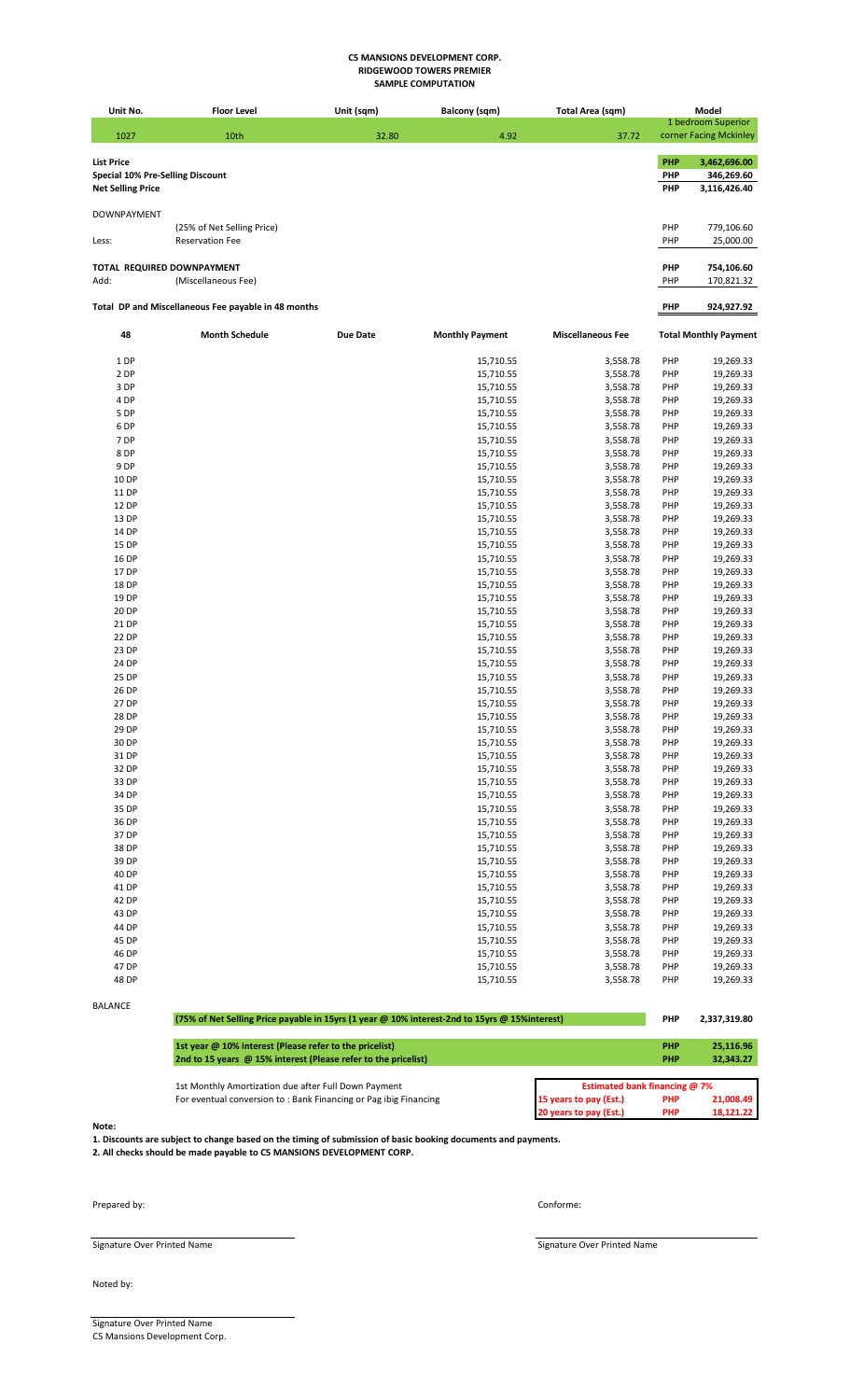| Unit No.                 | <b>Floor Level</b>                                                    | Unit (sqm) | Balcony (sqm) | Total Area (sqm) |            | Model                       |
|--------------------------|-----------------------------------------------------------------------|------------|---------------|------------------|------------|-----------------------------|
|                          |                                                                       |            |               |                  |            | 1 bedroom Superior corner   |
| 1027                     | 10th                                                                  | 32.80      | 4.92          | 37.72            |            | <b>Facing Mckinley hill</b> |
|                          |                                                                       |            |               |                  |            |                             |
| <b>List Price</b>        |                                                                       |            |               |                  | <b>PHP</b> | 3,462,696.00                |
|                          | <b>Special 10% Pre-Selling Discount</b>                               |            |               |                  | <b>PHP</b> | 346,269.60                  |
| <b>Net Selling Price</b> |                                                                       |            |               |                  | PHP        | 3,116,426.40                |
|                          |                                                                       |            |               |                  |            |                             |
| <b>DOWNPAYMENT</b>       |                                                                       |            |               |                  |            |                             |
|                          | SPOT DP: (10% of Net Selling Price) Pay'l w/in 15 days                |            |               |                  | PHP        | 311,642.64                  |
|                          | 5% discount for 10% Spot DP                                           |            |               |                  | PHP        | 15,582.13                   |
| Less:                    | <b>Reservation Fee</b>                                                |            |               |                  | PHP        | 25,000.00                   |
|                          |                                                                       |            |               |                  |            |                             |
|                          | TOTAL REQUIRED SPOT DOWNPAYMENT on or Before 15 days from Reservation |            |               |                  | <b>PHP</b> | 271,060.51                  |
|                          |                                                                       |            |               |                  |            |                             |
|                          | <b>BALANCE 15% DOWNPAYMENT Payable in 2 years</b>                     |            |               |                  | <b>PHP</b> | 467,463.96                  |
| Add:                     | (Miscellaneous Fee)                                                   |            |               |                  | PHP        | 170,821.32                  |
|                          |                                                                       |            |               |                  |            |                             |
|                          | Total DP and Miscellaneous Fee payable in 48 months                   |            |               |                  | <b>PHP</b> | 638,285.28                  |

| 48           | <b>Month Schedule</b> | <b>Due Date</b> | <b>Monthly Payment</b> | <b>Miscellaneous Fee</b> |     | <b>Total Monthly Payment</b> |
|--------------|-----------------------|-----------------|------------------------|--------------------------|-----|------------------------------|
| 1 DP         |                       |                 | 19,477.67              | 7,117.56                 | PHP | 26,595.22                    |
| 2 DP         |                       |                 | 19,477.67              | 7,117.56                 | PHP | 26,595.22                    |
| 3 DP         |                       |                 | 19,477.67              | 7,117.56                 | PHP | 26,595.22                    |
| 4 DP         |                       |                 | 19,477.67              | 7,117.56                 | PHP | 26,595.22                    |
| 5 DP         |                       |                 | 19,477.67              | 7,117.56                 | PHP | 26,595.22                    |
| 6 DP         |                       |                 | 19,477.67              | 7,117.56                 | PHP | 26,595.22                    |
| 7 DP         |                       |                 | 19,477.67              | 7,117.56                 | PHP | 26,595.22                    |
| 8 DP         |                       |                 | 19,477.67              | 7,117.56                 | PHP | 26,595.22                    |
| 9 DP         |                       |                 | 19,477.67              | 7,117.56                 | PHP | 26,595.22                    |
| 10 DP        |                       |                 | 19,477.67              | 7,117.56                 | PHP | 26,595.22                    |
| 11 DP        |                       |                 | 19,477.67              | 7,117.56                 | PHP | 26,595.22                    |
| 12 DP        |                       |                 | 19,477.67              | 7,117.56                 | PHP | 26,595.22                    |
| 13 DP        |                       |                 | 19,477.67              | 7,117.56                 | PHP | 26,595.22                    |
| 14 DP        |                       |                 | 19,477.67              | 7,117.56                 | PHP | 26,595.22                    |
| 15 DP        |                       |                 | 19,477.67              | 7,117.56                 | PHP | 26,595.22                    |
| 16 DP        |                       |                 | 19,477.67              | 7,117.56                 | PHP | 26,595.22                    |
| 17 DP        |                       |                 | 19,477.67              | 7,117.56                 | PHP | 26,595.22                    |
| 18 DP        |                       |                 | 19,477.67              | 7,117.56                 | PHP | 26,595.22                    |
| 19 DP        |                       |                 | 19,477.67              | 7,117.56                 | PHP | 26,595.22                    |
| 20 DP        |                       |                 | 19,477.67              | 7,117.56                 | PHP | 26,595.22                    |
| 21 DP        |                       |                 | 19,477.67              | 7,117.56                 | PHP | 26,595.22                    |
| 22 DP        |                       |                 | 19,477.67              | 7,117.56                 | PHP | 26,595.22                    |
| 23 DP        |                       |                 | 19,477.67              | 7,117.56                 | PHP | 26,595.22                    |
| 24 DP        |                       |                 | 19,477.67              | 7,117.56                 | PHP | 26,595.22                    |
| <b>TOTAL</b> |                       |                 | 467,463.96             | 170,821.32               |     | 638,285.28                   |

BALANCE

| (75% of Net Selling Price payable in 10yrs (2yrs @zero; 3rd to 10yrs @ 15%interest) | <b>PHP</b> | 2.337.319.80 |
|-------------------------------------------------------------------------------------|------------|--------------|
| 1st TWO years @ zero interest                                                       | <b>PHP</b> | 19.477.67    |
| 3rd to 10th year @ 15% interest (Please refer to the pricelist)                     | <b>PHP</b> | 33,555.32    |

1st Monthly Amortization due after Full Down Payment

For eventual conversion to : Bank Financing or Pag ibig Financing

**Note:**

**1. Discounts are subject to change based on the timing of submission of basic booking documents and payments.**

**2. All checks should be made payable to C5 MANSIONS DEVELOPMENT CORP.**

Prepared by: Conforme:

Signature Over Printed Name **Signature Over Printed Name** Broker/Agent

Noted by:

Signature Over Printed Name C5 Mansions Development Corp.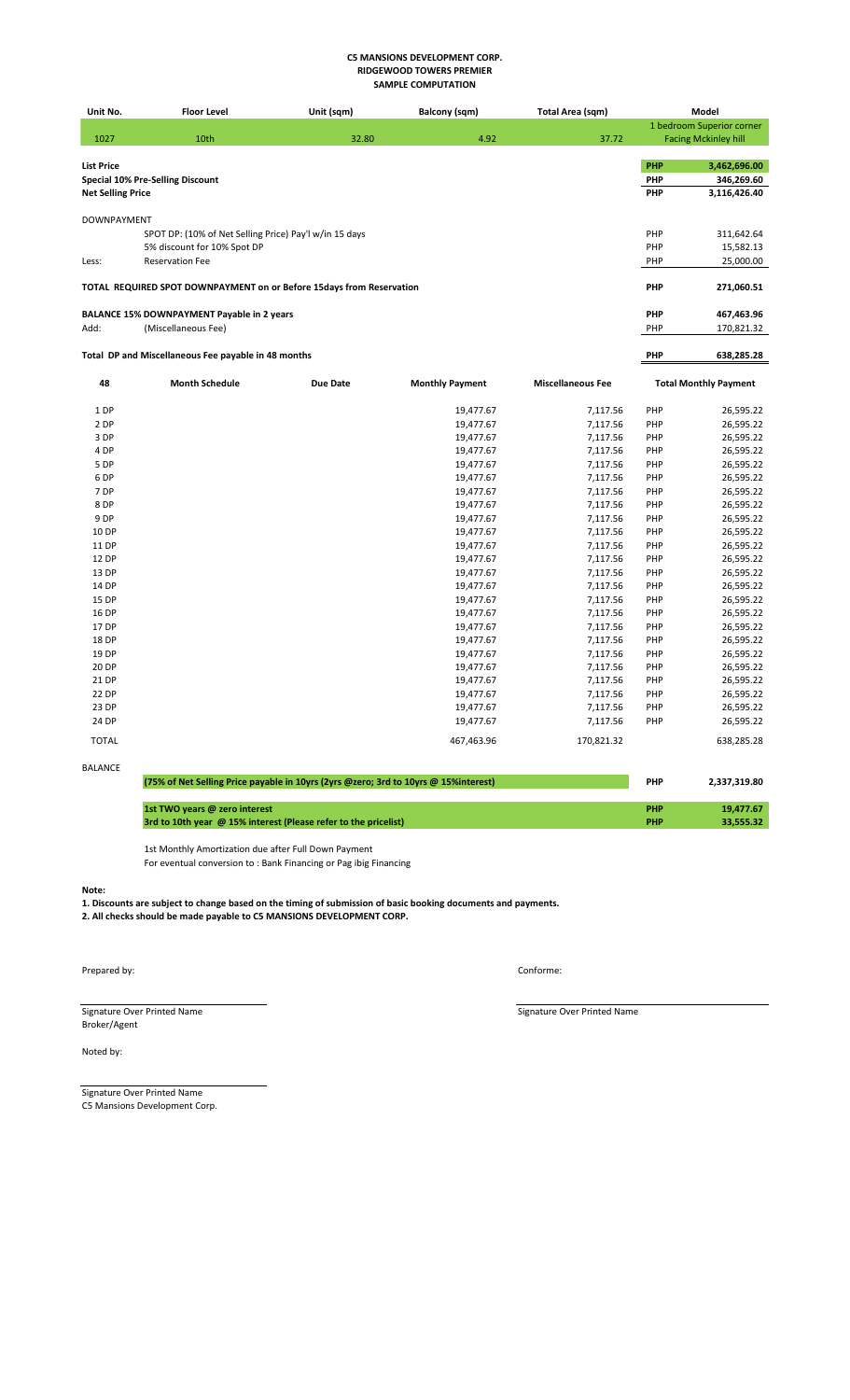| Unit No.                 | <b>Floor Level</b>                                          | Unit (sqm)      | <b>Balcony (sqm)</b>   | Total Area (sqm)         |            | Model                        |
|--------------------------|-------------------------------------------------------------|-----------------|------------------------|--------------------------|------------|------------------------------|
|                          |                                                             |                 |                        |                          |            | 1 bedroom Superior corner    |
| 1027                     | 10th                                                        | 32.80           | 4.92                   | 37.72                    |            | <b>Facing Mckinley hill</b>  |
|                          |                                                             |                 |                        |                          |            |                              |
| <b>List Price</b>        |                                                             |                 |                        |                          | <b>PHP</b> | 3,462,696.00                 |
|                          | <b>Special 10% Pre-Selling Discount</b>                     |                 |                        |                          | PHP        | 346,269.60                   |
| <b>Net Selling Price</b> |                                                             |                 |                        |                          | PHP        | 3,116,426.40                 |
|                          |                                                             |                 |                        |                          |            |                              |
| <b>DOWNPAYMENT</b>       |                                                             |                 |                        |                          | PHP        | 779,106.60                   |
| Less:                    | (25% of Net Selling Price)<br>10% Discount on Equity        |                 |                        |                          | PHP        | 77,910.66                    |
|                          | <b>Reservation Fee</b>                                      |                 |                        |                          | PHP        | 25,000.00                    |
|                          |                                                             |                 |                        |                          |            |                              |
|                          | TOTAL REQUIRED DOWNPAYMENT                                  |                 |                        |                          | PHP        | 676,195.94                   |
| Add:                     | (Miscellaneous Fee)                                         |                 |                        |                          | PHP        | 170,821.32                   |
|                          |                                                             |                 |                        |                          |            |                              |
|                          | <b>Total Spot DP and Miscellaneous Fee</b>                  |                 |                        |                          | PHP        | 847,017.26                   |
|                          |                                                             |                 |                        |                          |            |                              |
| <b>BALANCE</b>           |                                                             |                 |                        |                          |            |                              |
|                          | (75% of Net Selling Price payable in 4 years @ 0% interest) |                 |                        |                          | PHP        | 2,337,319.80                 |
|                          |                                                             |                 |                        |                          |            |                              |
| 48                       | <b>Month Schedule</b>                                       | <b>Due Date</b> | <b>Monthly Payment</b> | <b>Miscellaneous Fee</b> |            | <b>Total Monthly Payment</b> |
|                          |                                                             |                 |                        |                          |            |                              |
| 1 MA                     |                                                             |                 | 48,694.16              |                          | PHP        | 48,694.16                    |
| 2 MA                     |                                                             |                 | 48,694.16              |                          | PHP        | 48,694.16                    |
| 3 MA                     |                                                             |                 | 48,694.16              |                          | PHP        | 48,694.16                    |
| 4 MA                     |                                                             |                 | 48,694.16              |                          | PHP        | 48,694.16                    |
| 5 MA                     |                                                             |                 | 48,694.16              |                          | PHP        | 48,694.16                    |
| 6 MA                     |                                                             |                 | 48,694.16              |                          | PHP        | 48,694.16                    |
| 7 MA                     |                                                             |                 | 48,694.16              |                          | PHP        | 48,694.16                    |
| 8 MA                     |                                                             |                 | 48,694.16              |                          | PHP        | 48,694.16                    |
| 9 MA                     |                                                             |                 | 48,694.16              |                          | PHP        | 48,694.16                    |
| 10 MA                    |                                                             |                 | 48,694.16              |                          | PHP        | 48,694.16                    |
| 11 MA                    |                                                             |                 | 48,694.16              |                          | PHP        | 48,694.16                    |
| 12 MA                    |                                                             |                 | 48,694.16              |                          | PHP        | 48,694.16                    |
| 13 MA                    |                                                             |                 | 48,694.16              |                          | PHP        | 48,694.16                    |
| 14 MA                    |                                                             |                 | 48,694.16              |                          | PHP        | 48,694.16                    |
| 15 MA                    |                                                             |                 | 48,694.16              |                          | PHP        | 48,694.16                    |
| 16 MA                    |                                                             |                 | 48,694.16              |                          | PHP        | 48,694.16                    |
| 17 MA                    |                                                             |                 | 48,694.16              |                          | PHP        | 48,694.16                    |
| 18 MA                    |                                                             |                 | 48,694.16              |                          | PHP        | 48,694.16                    |
| 19 MA                    |                                                             |                 | 48,694.16              |                          | PHP        | 48,694.16                    |
| 20 MA                    |                                                             |                 | 48,694.16              |                          | PHP        | 48,694.16                    |
| 21 MA                    |                                                             |                 | 48,694.16              |                          | PHP        | 48,694.16                    |
| 22 MA                    |                                                             |                 | 48,694.16              |                          | PHP        | 48,694.16                    |
| 23 MA                    |                                                             |                 | 48,694.16              |                          | PHP        | 48,694.16                    |
| 24 MA                    |                                                             |                 | 48,694.16              |                          | PHP        | 48,694.16                    |
| 25 MA                    |                                                             |                 | 48,694.16              |                          | PHP        | 48,694.16                    |
| 26 MA<br>27 MA           |                                                             |                 | 48,694.16<br>48,694.16 |                          | PHP        | 48,694.16                    |
|                          |                                                             |                 |                        |                          | PHP<br>PHP | 48,694.16<br>48,694.16       |
| 28 MA<br>29 MA           |                                                             |                 | 48,694.16<br>48,694.16 |                          | PHP        | 48,694.16                    |
| 30 MA                    |                                                             |                 | 48,694.16              |                          | PHP        | 48,694.16                    |
| 31 MA                    |                                                             |                 | 48,694.16              |                          | PHP        | 48,694.16                    |
| 32 MA                    |                                                             |                 | 48,694.16              |                          | PHP        | 48,694.16                    |
| 33 MA                    |                                                             |                 | 48,694.16              |                          | PHP        | 48,694.16                    |
| 34 MA                    |                                                             |                 | 48,694.16              |                          | PHP        | 48,694.16                    |
| 35 MA                    |                                                             |                 | 48,694.16              |                          | PHP        | 48,694.16                    |
| 36 MA                    |                                                             |                 | 48,694.16              |                          | PHP        | 48,694.16                    |
| 37 MA                    |                                                             |                 | 48,694.16              |                          | PHP        | 48,694.16                    |
| 38 MA                    |                                                             |                 | 48,694.16              |                          | PHP        | 48,694.16                    |
| 39 MA                    |                                                             |                 | 48,694.16              |                          | PHP        | 48,694.16                    |
| 40 MA                    |                                                             |                 | 48,694.16              |                          | PHP        | 48,694.16                    |
| 41 MA                    |                                                             |                 | 48,694.16              |                          | PHP        | 48,694.16                    |
| 42 MA                    |                                                             |                 | 48,694.16              |                          | PHP        | 48,694.16                    |
| 43 MA                    |                                                             |                 | 48,694.16              |                          | PHP        | 48,694.16                    |
| 44 MA                    |                                                             |                 | 48,694.16              |                          | PHP        | 48,694.16                    |
| 45 MA                    |                                                             |                 | 48,694.16              |                          | PHP        | 48,694.16                    |
| 46 MA                    |                                                             |                 | 48,694.16              |                          | PHP        | 48,694.16                    |
| 47 MA                    |                                                             |                 | 48,694.16              |                          | PHP        | 48,694.16                    |
| 48 MA                    |                                                             |                 | 48,694.16              |                          | PHP        | 48,694.16                    |

**Note:**

**1. Discounts are subject to change based on the timing of submission of basic booking documents and payments.**

**2. All checks should be made payable to C5 MANSIONS DEVELOPMENT CORP.**

Prepared by: Noted by:

Signature Over Printed Name Signature Over Printed Name Signature Over Printed Name Signature Over Printed Name Signature Over Printed Name Signature Over Printed Name Signature Over Printed Name Signature Over Printed Nam

C5 Mansions Development Corp.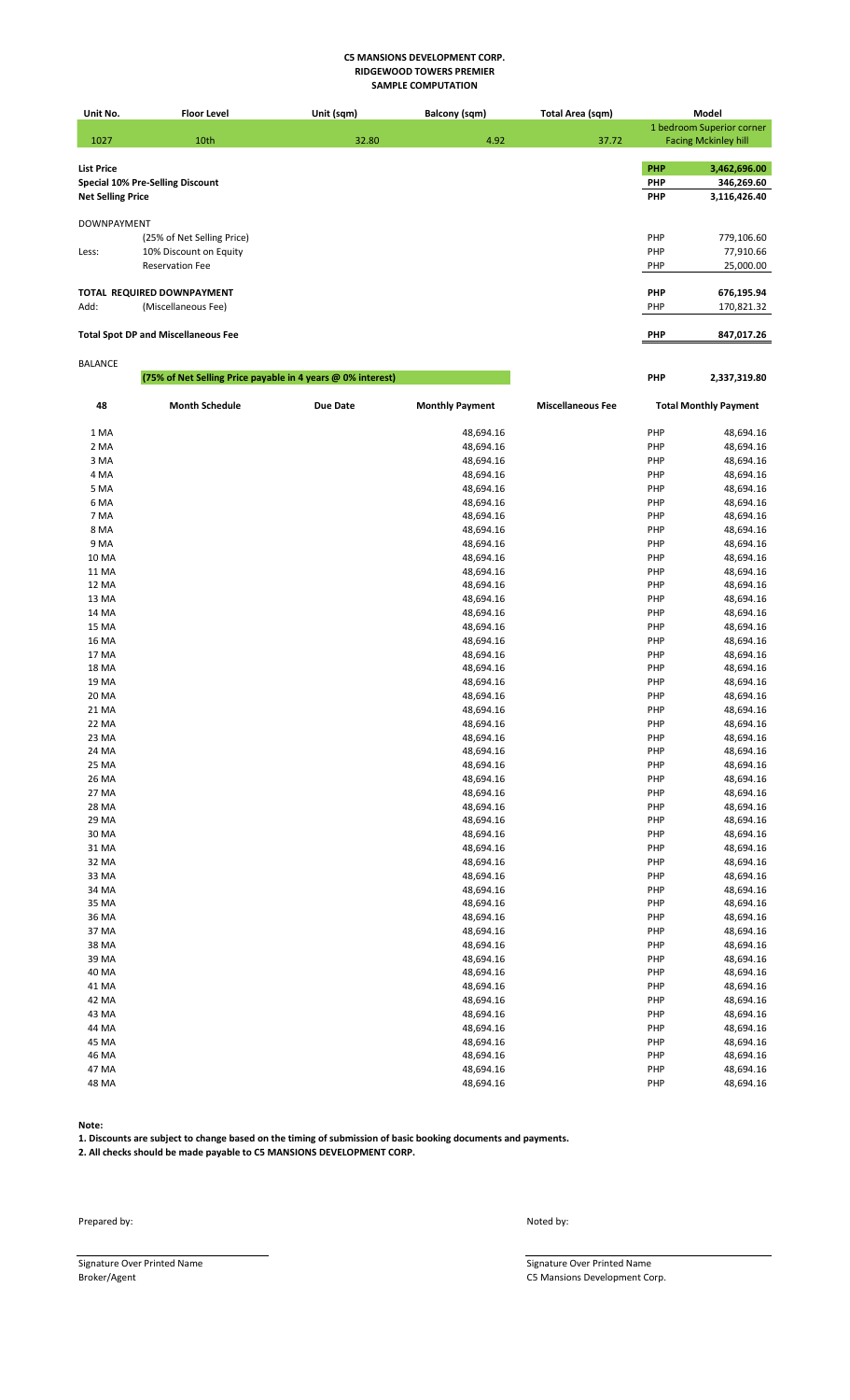| Unit No.                 | <b>Floor Level</b>                                                                      | Unit (sqm)      | <b>Balcony (sqm)</b>   | Total Area (sqm)         |                   | Model                        |
|--------------------------|-----------------------------------------------------------------------------------------|-----------------|------------------------|--------------------------|-------------------|------------------------------|
|                          |                                                                                         |                 |                        |                          |                   | 1 bedroom Superior corner    |
| 1027                     | 10th                                                                                    | 32.80           | 4.92                   | 37.72                    |                   | <b>Facing Mckinley hill</b>  |
| <b>List Price</b>        |                                                                                         |                 |                        |                          | <b>PHP</b>        | 3,462,696.00                 |
|                          | <b>Special 10% Pre-Selling Discount</b>                                                 |                 |                        |                          | <b>PHP</b>        | 346,269.60                   |
| <b>Net Selling Price</b> |                                                                                         |                 |                        |                          | PHP               | 3,116,426.40                 |
|                          |                                                                                         |                 |                        |                          |                   |                              |
| <b>DOWNPAYMENT</b>       |                                                                                         |                 |                        |                          | PHP               | 779,106.60                   |
| Less:                    | (25% of Net Selling Price)<br>10% Discount on Equity                                    |                 |                        |                          | PHP               | 77,910.66                    |
|                          | <b>Reservation Fee</b>                                                                  |                 |                        |                          | <b>PHP</b>        | 25,000.00                    |
|                          |                                                                                         |                 |                        |                          |                   |                              |
|                          | TOTAL REQUIRED DOWNPAYMENT                                                              |                 |                        |                          | PHP               | 676,195.94                   |
| Add:                     | (Miscellaneous Fee)                                                                     |                 |                        |                          | <b>PHP</b>        | 170,821.32                   |
|                          |                                                                                         |                 |                        |                          |                   | 847,017.26                   |
|                          | <b>Total Spot DP and Miscellaneous Fee</b>                                              |                 |                        |                          | <b>PHP</b>        |                              |
| <b>BALANCE</b>           |                                                                                         |                 |                        |                          |                   |                              |
|                          | 75% of Net Selling Price payable in 10yrs (4 years @ 0% interest-5-10yrs @ 15%interest) |                 |                        |                          | <b>PHP</b>        | 2,337,319.80                 |
|                          |                                                                                         |                 |                        |                          |                   |                              |
| 48                       | <b>Month Schedule</b>                                                                   | <b>Due Date</b> | <b>Monthly Payment</b> | <b>Miscellaneous Fee</b> |                   | <b>Total Monthly Payment</b> |
|                          |                                                                                         |                 |                        |                          |                   |                              |
| 1 MA                     |                                                                                         |                 | 19,477.67              |                          | PHP<br>PHP        | 19,477.67                    |
| 2 MA<br>3 MA             |                                                                                         |                 | 19,477.67<br>19,477.67 |                          | PHP               | 19,477.67<br>19,477.67       |
| 4 MA                     |                                                                                         |                 | 19,477.67              |                          | PHP               | 19,477.67                    |
| 5 MA                     |                                                                                         |                 | 19,477.67              |                          | PHP               | 19,477.67                    |
| 6 MA                     |                                                                                         |                 | 19,477.67              |                          | PHP               | 19,477.67                    |
| 7 MA                     |                                                                                         |                 | 19,477.67              |                          | PHP               | 19,477.67                    |
| 8 MA                     |                                                                                         |                 | 19,477.67              |                          | PHP               | 19,477.67                    |
| 9 MA                     |                                                                                         |                 | 19,477.67              |                          | PHP               | 19,477.67                    |
| <b>10 MA</b>             |                                                                                         |                 | 19,477.67              |                          | PHP               | 19,477.67                    |
| <b>11 MA</b>             |                                                                                         |                 | 19,477.67              |                          | PHP               | 19,477.67                    |
| <b>12 MA</b><br>13 MA    |                                                                                         |                 | 19,477.67<br>19,477.67 |                          | PHP<br>PHP        | 19,477.67<br>19,477.67       |
| 14 MA                    |                                                                                         |                 | 19,477.67              |                          | PHP               | 19,477.67                    |
| 15 MA                    |                                                                                         |                 | 19,477.67              |                          | PHP               | 19,477.67                    |
| <b>16 MA</b>             |                                                                                         |                 | 19,477.67              |                          | PHP               | 19,477.67                    |
| 17 MA                    |                                                                                         |                 | 19,477.67              |                          | PHP               | 19,477.67                    |
| <b>18 MA</b>             |                                                                                         |                 | 19,477.67              |                          | PHP               | 19,477.67                    |
| 19 MA                    |                                                                                         |                 | 19,477.67              |                          | PHP               | 19,477.67                    |
| 20 MA                    |                                                                                         |                 | 19,477.67              |                          | PHP               | 19,477.67                    |
| 21 MA<br>22 MA           |                                                                                         |                 | 19,477.67<br>19,477.67 |                          | PHP<br>PHP        | 19,477.67<br>19,477.67       |
| 23 MA                    |                                                                                         |                 | 19,477.67              |                          | PHP               | 19,477.67                    |
| 24 MA                    |                                                                                         |                 | 19,477.67              |                          | PHP               | 19,477.67                    |
| 25 MA                    |                                                                                         |                 | 19,477.67              |                          | PHP               | 19,477.67                    |
| 26 MA                    |                                                                                         |                 | 19,477.67              |                          | PHP               | 19,477.67                    |
| 27 MA                    |                                                                                         |                 | 19,477.67              |                          | PHP               | 19,477.67                    |
| 28 MA                    |                                                                                         |                 | 19,477.67              |                          | PHP               | 19,477.67                    |
| 29 MA                    |                                                                                         |                 | 19,477.67              |                          | PHP               | 19,477.67                    |
| 30 MA<br>31 MA           |                                                                                         |                 | 19,477.67<br>19,477.67 |                          | PHP<br><b>PHP</b> | 19,477.67<br>19,477.67       |
| 32 MA                    |                                                                                         |                 | 19,477.67              |                          | PHP               | 19,477.67                    |
| 33 MA                    |                                                                                         |                 | 19,477.67              |                          | PHP               | 19,477.67                    |
| 34 MA                    |                                                                                         |                 | 19,477.67              |                          | <b>PHP</b>        | 19,477.67                    |
| 35 MA                    |                                                                                         |                 | 19,477.67              |                          | PHP               | 19,477.67                    |
| 36 MA                    |                                                                                         |                 | 19,477.67              |                          | <b>PHP</b>        | 19,477.67                    |
| 37 MA                    |                                                                                         |                 | 19,477.67              |                          | <b>PHP</b>        | 19,477.67                    |
| 38 MA                    |                                                                                         |                 | 19,477.67              |                          | <b>PHP</b>        | 19,477.67                    |
| 39 MA<br>40 MA           |                                                                                         |                 | 19,477.67<br>19,477.67 |                          | <b>PHP</b><br>PHP | 19,477.67<br>19,477.67       |
| 41 MA                    |                                                                                         |                 | 19,477.67              |                          | PHP               | 19,477.67                    |
| 42 MA                    |                                                                                         |                 | 19,477.67              |                          | PHP               | 19,477.67                    |
| 43 MA                    |                                                                                         |                 | 19,477.67              |                          | PHP               | 19,477.67                    |
| 44 MA                    |                                                                                         |                 | 19,477.67              |                          | <b>PHP</b>        | 19,477.67                    |
| 45 MA                    |                                                                                         |                 | 19,477.67              |                          | <b>PHP</b>        | 19,477.67                    |
| 46 MA                    |                                                                                         |                 | 19,477.67              |                          | PHP               | 19,477.67                    |
| 47 MA                    |                                                                                         |                 | 19,477.67              |                          | <b>PHP</b>        | 19,477.67                    |
| 48 MA                    |                                                                                         |                 | 19,477.67              |                          | <b>PHP</b>        | 19,477.67                    |

**5 to 10 years @ 15% interest (Please refer to the pricelist) PHP 29,653.60**

1st Monthly Amortization due after Full Down Payment

For eventual conversion to : Bank Financing or Pag ibig Financing

# **Note:**

**1. Discounts are subject to change based on the timing of submission of basic booking documents and payments.**

**2. All checks should be made payable to C5 MANSIONS DEVELOPMENT CORP.**

Prepared by: Noted by:

Signature Over Printed Name **Signature Over Printed Name** Signature Over Printed Name Broker/Agent C5 Mansions Development Corp.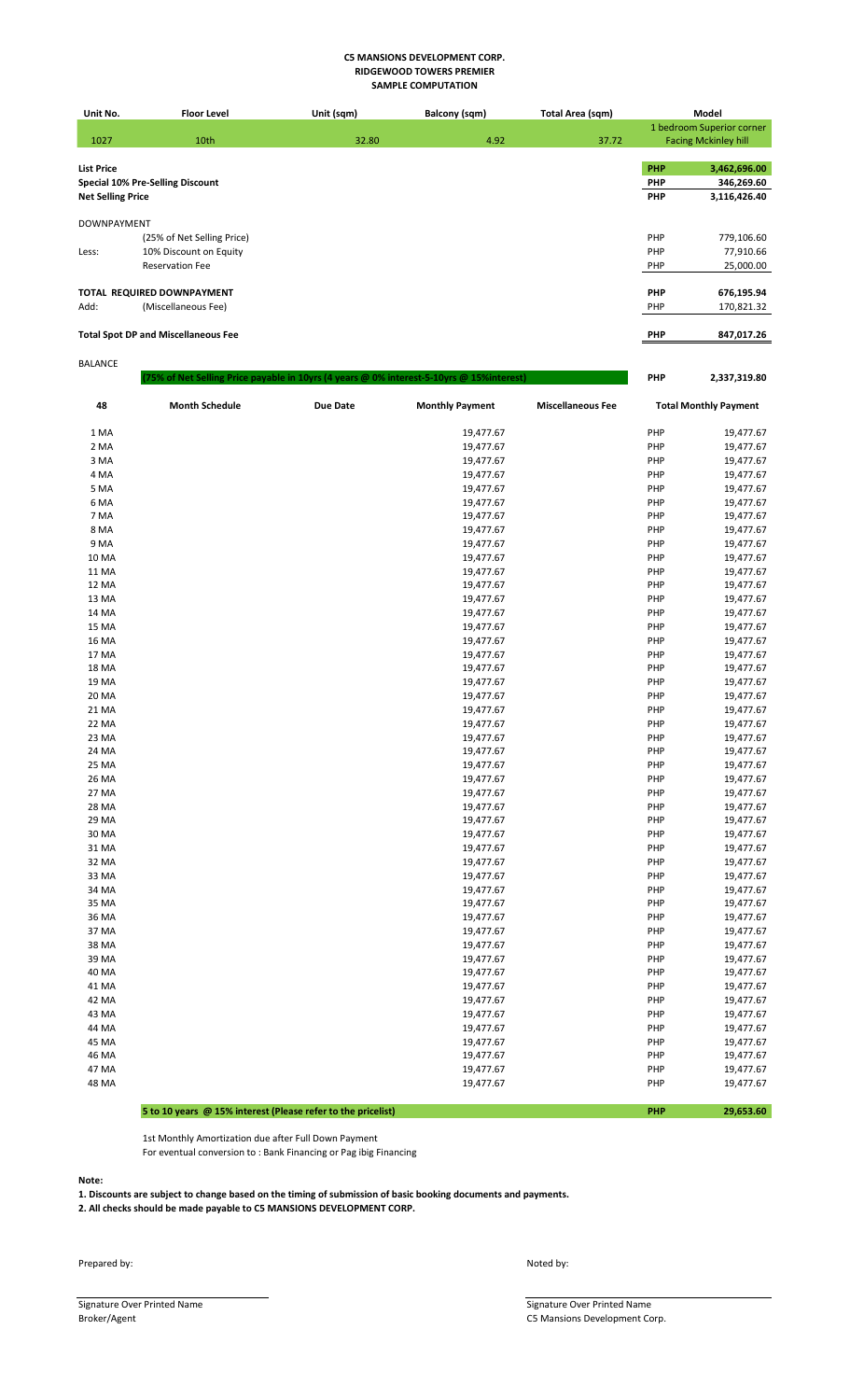| Unit No.                                            | <b>Floor Level</b>                             | Unit (sqm) | Balcony (sqm) | <b>Total Area (sqm)</b> |            | Model                       |  |
|-----------------------------------------------------|------------------------------------------------|------------|---------------|-------------------------|------------|-----------------------------|--|
|                                                     |                                                |            |               |                         |            | 1 bedroom Superior corner   |  |
| 1027                                                | 10th                                           | 32.80      | 4.92          | 37.72                   |            | <b>Facing Mckinley hill</b> |  |
|                                                     |                                                |            |               |                         |            |                             |  |
| <b>List Price</b>                                   |                                                |            |               |                         | <b>PHP</b> | 3,462,696.00                |  |
|                                                     | <b>PHP</b><br>Special 10% Pre-Selling Discount |            |               |                         |            |                             |  |
| <b>Net Selling Price</b>                            |                                                |            |               |                         | PHP        | 3,116,426.40                |  |
|                                                     |                                                |            |               |                         |            |                             |  |
| <b>DOWNPAYMENT</b>                                  |                                                |            |               |                         |            |                             |  |
|                                                     | (25% of Net Selling Price)                     |            |               |                         | <b>PHP</b> | 779,106.60                  |  |
| Less:                                               | <b>Reservation Fee</b>                         |            |               |                         | PHP        | 25,000.00                   |  |
|                                                     |                                                |            |               |                         |            |                             |  |
|                                                     | TOTAL REQUIRED DOWNPAYMENT                     |            |               |                         | <b>PHP</b> | 754,106.60                  |  |
| Add:                                                | (Miscellaneous Fee)                            |            |               |                         | PHP        | 170,821.32                  |  |
|                                                     |                                                |            |               |                         |            |                             |  |
| Total DP and Miscellaneous Fee payable in 48 months |                                                |            |               |                         | <b>PHP</b> | 924,927.92                  |  |

| 48    | <b>Month Schedule</b> | <b>Due Date</b> | <b>Monthly Payment</b> | <b>Miscellaneous Fee</b> |     | <b>Total Monthly Payment</b> |
|-------|-----------------------|-----------------|------------------------|--------------------------|-----|------------------------------|
| 1 DP  |                       |                 | 15,710.55              | 3,558.78                 | PHP | 19,269.33                    |
| 2 DP  |                       |                 | 15,710.55              | 3,558.78                 | PHP | 19,269.33                    |
| 3 DP  |                       |                 | 15,710.55              | 3,558.78                 | PHP | 19,269.33                    |
| 4 DP  |                       |                 | 15,710.55              | 3,558.78                 | PHP | 19,269.33                    |
| 5 DP  |                       |                 | 15,710.55              | 3,558.78                 | PHP | 19,269.33                    |
| 6 DP  |                       |                 | 15,710.55              | 3,558.78                 | PHP | 19,269.33                    |
| 7 DP  |                       |                 | 15,710.55              | 3,558.78                 | PHP | 19,269.33                    |
| 8 DP  |                       |                 | 15,710.55              | 3,558.78                 | PHP | 19,269.33                    |
| 9 DP  |                       |                 | 15,710.55              | 3,558.78                 | PHP | 19,269.33                    |
| 10 DP |                       |                 | 15,710.55              | 3,558.78                 | PHP | 19,269.33                    |
| 11 DP |                       |                 | 15,710.55              | 3,558.78                 | PHP | 19,269.33                    |
| 12 DP |                       |                 | 15,710.55              | 3,558.78                 | PHP | 19,269.33                    |
| 13 DP |                       |                 | 15,710.55              | 3,558.78                 | PHP | 19,269.33                    |
| 14 DP |                       |                 | 15,710.55              | 3,558.78                 | PHP | 19,269.33                    |
| 15 DP |                       |                 | 15,710.55              | 3,558.78                 | PHP | 19,269.33                    |
| 16 DP |                       |                 | 15,710.55              | 3,558.78                 | PHP | 19,269.33                    |
| 17 DP |                       |                 | 15,710.55              | 3,558.78                 | PHP | 19,269.33                    |
| 18 DP |                       |                 | 15,710.55              | 3,558.78                 | PHP | 19,269.33                    |
| 19 DP |                       |                 | 15,710.55              | 3,558.78                 | PHP | 19,269.33                    |
| 20 DP |                       |                 | 15,710.55              | 3,558.78                 | PHP | 19,269.33                    |
| 21 DP |                       |                 | 15,710.55              | 3,558.78                 | PHP | 19,269.33                    |
| 22 DP |                       |                 | 15,710.55              | 3,558.78                 | PHP | 19,269.33                    |
| 23 DP |                       |                 | 15,710.55              | 3,558.78                 | PHP | 19,269.33                    |
| 24 DP |                       |                 | 15,710.55              | 3,558.78                 | PHP | 19,269.33                    |
| 25 DP |                       |                 | 15,710.55              | 3,558.78                 | PHP | 19,269.33                    |
| 26 DP |                       |                 | 15,710.55              | 3,558.78                 | PHP | 19,269.33                    |
| 27 DP |                       |                 | 15,710.55              | 3,558.78                 | PHP | 19,269.33                    |
| 28 DP |                       |                 | 15,710.55              | 3,558.78                 | PHP | 19,269.33                    |
| 29 DP |                       |                 | 15,710.55              | 3,558.78                 | PHP | 19,269.33                    |
| 30 DP |                       |                 | 15,710.55              | 3,558.78                 | PHP | 19,269.33                    |
| 31 DP |                       |                 | 15,710.55              | 3,558.78                 | PHP | 19,269.33                    |
| 32 DP |                       |                 | 15,710.55              | 3,558.78                 | PHP | 19,269.33                    |
| 33 DP |                       |                 | 15,710.55              | 3,558.78                 | PHP | 19,269.33                    |
| 34 DP |                       |                 | 15,710.55              | 3,558.78                 | PHP | 19,269.33                    |
| 35 DP |                       |                 | 15,710.55              | 3,558.78                 | PHP | 19,269.33                    |
| 36 DP |                       |                 | 15,710.55              | 3,558.78                 | PHP | 19,269.33                    |
| 37 DP |                       |                 | 15,710.55              | 3,558.78                 | PHP | 19,269.33                    |
| 38 DP |                       |                 | 15,710.55              | 3,558.78                 | PHP | 19,269.33                    |
| 39 DP |                       |                 | 15,710.55              | 3,558.78                 | PHP | 19,269.33                    |
| 40 DP |                       |                 | 15,710.55              | 3,558.78                 | PHP | 19,269.33                    |
| 41 DP |                       |                 | 15,710.55              | 3,558.78                 | PHP | 19,269.33                    |
| 42 DP |                       |                 | 15,710.55              | 3,558.78                 | PHP | 19,269.33                    |
| 43 DP |                       |                 | 15,710.55              | 3,558.78                 | PHP | 19,269.33                    |
| 44 DP |                       |                 | 15,710.55              | 3,558.78                 | PHP | 19,269.33                    |
| 45 DP |                       |                 | 15,710.55              | 3,558.78                 | PHP | 19,269.33                    |
| 46 DP |                       |                 | 15,710.55              | 3,558.78                 | PHP | 19,269.33                    |
| 47 DP |                       |                 | 15,710.55              | 3,558.78                 | PHP | 19,269.33                    |
| 48 DP |                       |                 | 15,710.55              | 3,558.78                 | PHP | 19,269.33                    |
|       |                       |                 |                        |                          |     |                              |

BALANCE

| (75% of Net Selling Price payable in 5yrs (1 year @ 10% interest-2nd to 5yrs @ 15% interest) | <b>PHP</b> | 2.337.319.80 |
|----------------------------------------------------------------------------------------------|------------|--------------|
| <b>IN-HOUSE FINANCING</b>                                                                    |            |              |
| 1st year @ 10% interest (Please refer to the pricelist)                                      | <b>PHP</b> | 49.661.14    |
| 2nd to 5 years @ 15% interest (Please refer to the pricelist)                                | <b>PHP</b> | 54.493.92    |

1st Monthly Amortization due after Full Down Payment For eventual conversion to : Bank Financing or Pag ibig Financing

**Note:**

**1. Discounts are subject to change based on the timing of submission of basic booking documents and payments.**

**2. All checks should be made payable to C5 MANSIONS DEVELOPMENT CORP.**

Prepared by: Noted by:

Signature Over Printed Name<br>Broker/Agent Compared Name Signature Over Printed Name Signature Over Printed Name C5 Mansions Development Co

C5 Mansions Development Corp.